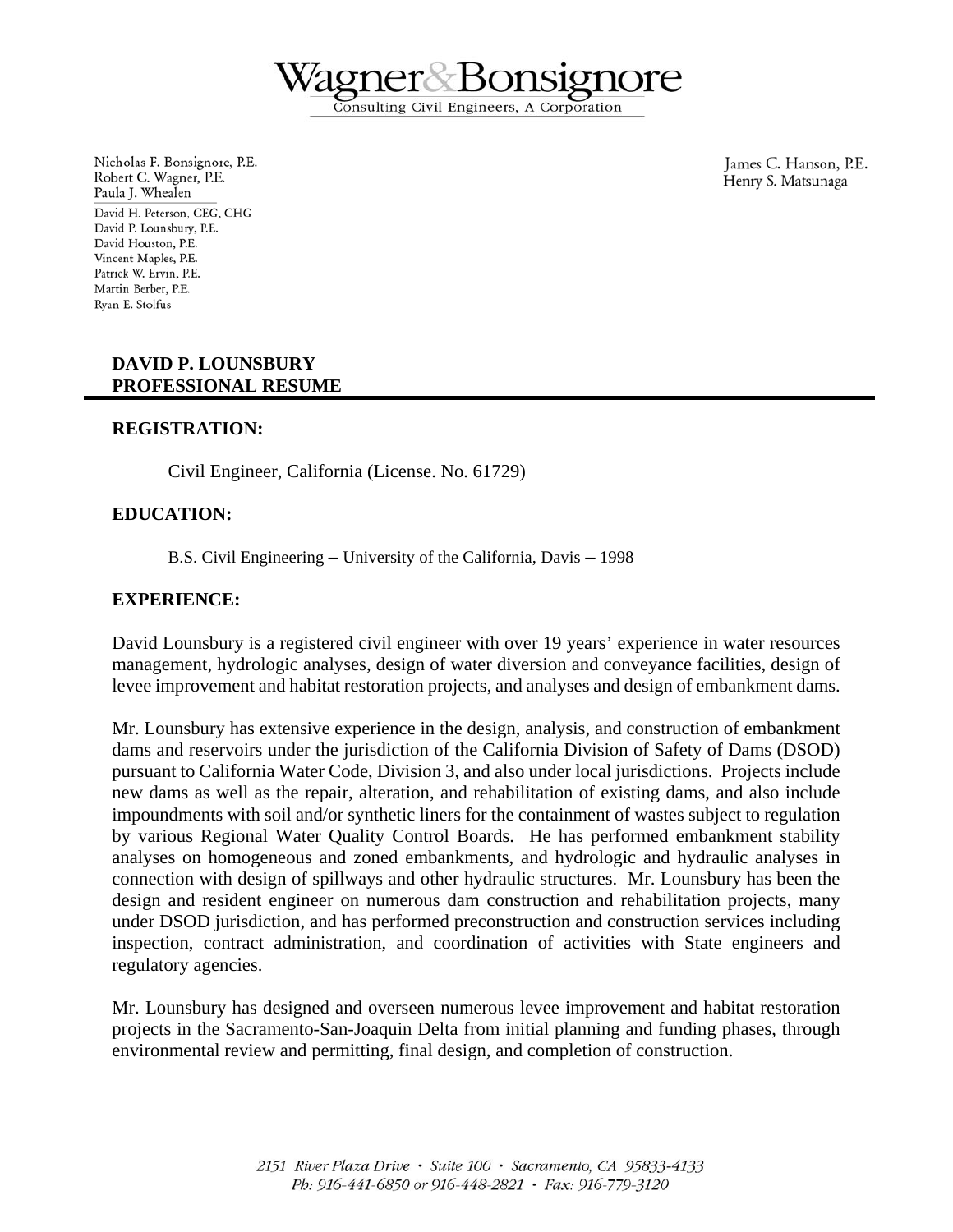Mr. Lounsbury has extensive experience in the acquisition and administration of appropriative water rights pursuant to Title 23 of the California Code of Regulations, including the preparation of water right applications and interaction with the State Water Resources Control Board, Division of Water Rights to obtain water right permits. Related activities include hydrologic analyses and water availability studies, acquisition of other regulatory permits, and coordination with regulatory agencies and other consultants in the preparation of supporting environmental documentation to address California Environmental Quality Act requirements.

# **RECENT EXPERIENCE INCLUDES THE FOLLOWING:**

- ¾ *Brooktrails Township Community Services District, Mendocino County Lake Emily Dam Improvement Project:* Design and resident engineer for the rehabilitation and enlargement of the Lake Emily Dam and water storage reservoir which is under State jurisdiction. Project included removal of potentially liquefiable material from beneath the dam embankment, installation of a drainage system within the embankment, and the construction of a new pneumaticallyactuated bladder-gate water control structure. Total project cost including engineering services was over \$3 million.
- ¾ *Lake Madrone Water District, Butte County Lake Madrone Outlet Repair Project:* Evaluate and develop strategies for the repair or replacement of a lowlevel outlet conduit extending through a State jurisdictional dam and under Quincy-Oroville Highway. Outlet remediation alternatives evaluated included abandonment and replacement, repair by slip-lining with various liner pipe materials, and repair with Cured In Place Pipe (CIPP). Prepared construction drawings and contract documents, obtained project approval from Division of Safety of Dams, and served as resident engineer during construction, including contract administration and coordination with State engineers and regulatory agencies. Total project cost including engineering services was about \$420,000.
- ¾ *Reclamation District 341, Sherman Island, Sacramento County Setback Levee Habitat Project:* Design and resident engineer for construction of a setback levee and development of waterside habitat along 1.5-miles of levee on Sherman Island. Project design and construction began in 2002 and continued through completion in 2009. Total project cost including engineering services was over \$7 million. Project was awarded *2009 Environmental Project of the Year Award* by American Society of Civil Engineers, Sacramento Section.
- ¾ *Reclamation District 348, New Hope Tract Thornton/New Hope Flood Control Project, Phase 2:* Design and resident engineer for the construction of four miles of levee and drainage improvements and crest repair on five miles of levee on the left bank of the Mokelumne River. Project was completed in 2013 with a total project cost including engineering services of over \$9 million.